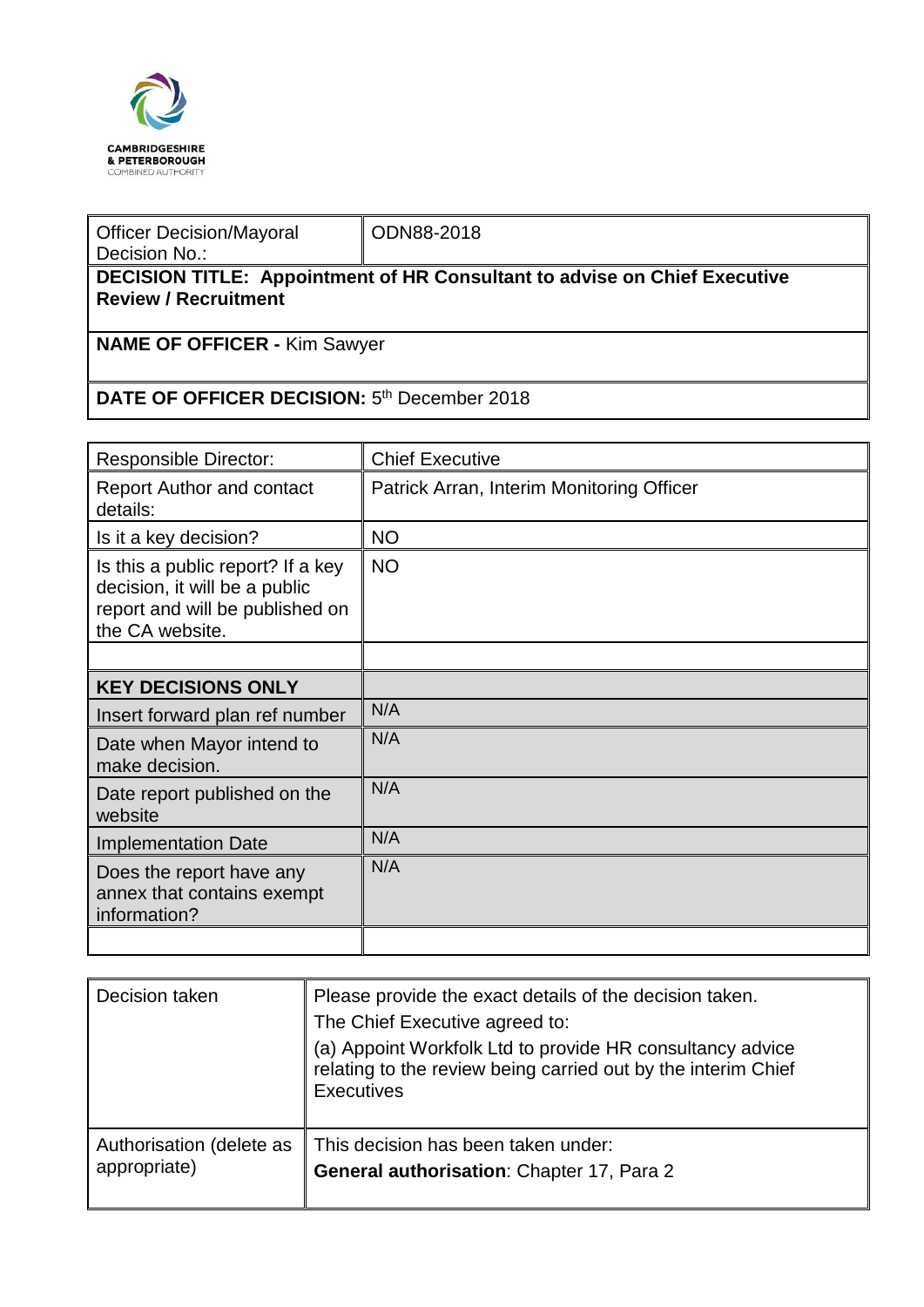

| <b>Background Information</b>      | The interim Chief Executives are in the process of carrying out a<br>review of the CPCA and part of this process is the recruitment to<br>the senior staffing structure and establishing a HR function for the<br>CA. There is a need for HR consultancy support for this review<br>which the CA does not have access to otherwise<br>On this occasion, the Authority will utilise a single supplier<br>exemption for the reasons set out below.                                                                                                                                                                                                                                                                                                                                                                   |     |  |
|------------------------------------|--------------------------------------------------------------------------------------------------------------------------------------------------------------------------------------------------------------------------------------------------------------------------------------------------------------------------------------------------------------------------------------------------------------------------------------------------------------------------------------------------------------------------------------------------------------------------------------------------------------------------------------------------------------------------------------------------------------------------------------------------------------------------------------------------------------------|-----|--|
| Alternative options<br>considered. | No alternative options were considered on this occasion and a<br>single supplier exemption has been applied for the following<br>reasons:<br>1. Firstly, the requirement to appoint a HR consultant at short<br>notice. The organisation has a need to ensure that its HR<br>processes are fit for purpose.<br>2. The daily rate proposed compare favourably with market rates<br>and provides a benchmark to demonstrate good competition in the<br>market, ensuring that we have some measure of value for money.<br>3. The Consultant has previously worked with the CA and is a<br>known quantity with organisational knowledge to be able to hit the<br>ground running. Having previously used this company's services,<br>we are again assured some measure of value for money in<br>selecting this company. |     |  |
|                                    |                                                                                                                                                                                                                                                                                                                                                                                                                                                                                                                                                                                                                                                                                                                                                                                                                    |     |  |
|                                    |                                                                                                                                                                                                                                                                                                                                                                                                                                                                                                                                                                                                                                                                                                                                                                                                                    |     |  |
|                                    |                                                                                                                                                                                                                                                                                                                                                                                                                                                                                                                                                                                                                                                                                                                                                                                                                    |     |  |
| <b>Financial Implications</b>      | The total cost of the retainer is £6,750                                                                                                                                                                                                                                                                                                                                                                                                                                                                                                                                                                                                                                                                                                                                                                           |     |  |
| Consultation                       | List any relevant consultation<br>undertaken in relation to the<br>decision.<br>For example, portfolio holders,<br>other Chief Officers.                                                                                                                                                                                                                                                                                                                                                                                                                                                                                                                                                                                                                                                                           | N/A |  |
|                                    | <b>Chief Executive</b>                                                                                                                                                                                                                                                                                                                                                                                                                                                                                                                                                                                                                                                                                                                                                                                             | N/A |  |
|                                    | Director/Chief<br>Responsible<br>Officer                                                                                                                                                                                                                                                                                                                                                                                                                                                                                                                                                                                                                                                                                                                                                                           | N/A |  |
|                                    | <b>Monitoring Officer</b>                                                                                                                                                                                                                                                                                                                                                                                                                                                                                                                                                                                                                                                                                                                                                                                          | N/A |  |
|                                    | S73                                                                                                                                                                                                                                                                                                                                                                                                                                                                                                                                                                                                                                                                                                                                                                                                                | N/A |  |
|                                    | Portfolio Holder                                                                                                                                                                                                                                                                                                                                                                                                                                                                                                                                                                                                                                                                                                                                                                                                   | N/A |  |
|                                    | Other                                                                                                                                                                                                                                                                                                                                                                                                                                                                                                                                                                                                                                                                                                                                                                                                              | N/A |  |